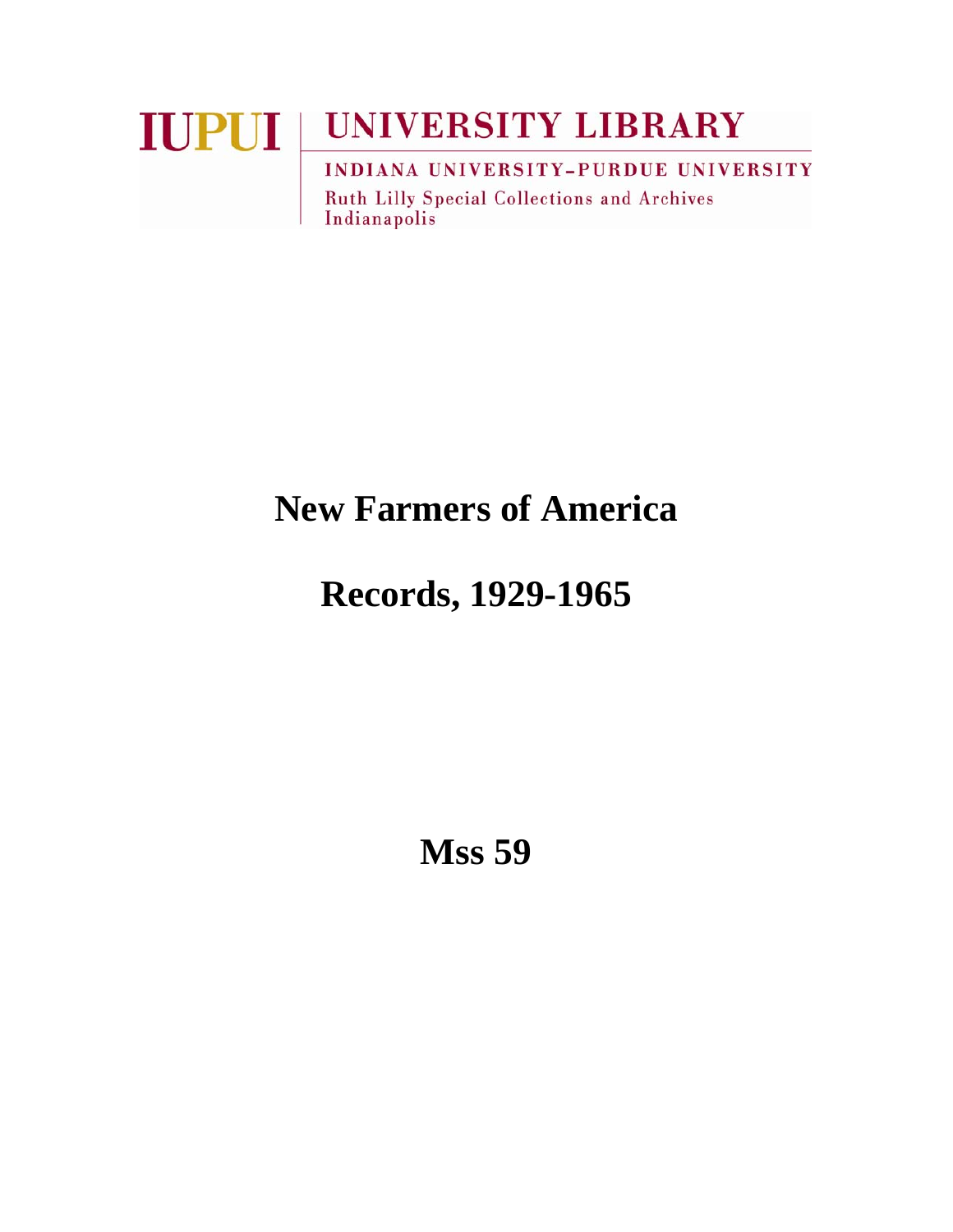#### **New Farmers of America Records, 1929-1965 Mss 59 1.6 c.f. (1 carton and 2 document boxes)**

#### **ABSTRACT**

The New Farmers of America (NFA) began as a national organization for African-American farm youth in 1935 to promote agricultural leadership, character, thrift, scholarship, cooperation, and citizenship. This organization served its members for 30 years providing experience in leadership and education in the agricultural field. Programs and contests designed for the organization awarded youth for achievement within the NFA and their community. In 1965 the NFA merged with the National FFA Organization. At the time of the merger, the NFA consisted of 1,004 chapters in 12 states and over 50,000 members.

#### **ACCESS**

This collection is open to the public without restriction. The copyright laws of the United States (Title 17, United States Code) govern the making of photocopies or other reproductions of copyrighted material.

#### **PREFERRED CITATION**

Cite as: New Farmers of America Records, 1929-1965, Ruth Lilly Special Collections and Archives, IUPUI University Library, Indiana University Purdue University Indianapolis, Indianapolis.

#### **ACQUISITION**

Presented by National FFA Organization, Alexandria, VA, June 1998. A1997/98-026.

Processed by Debra Brookhart, November, 2005.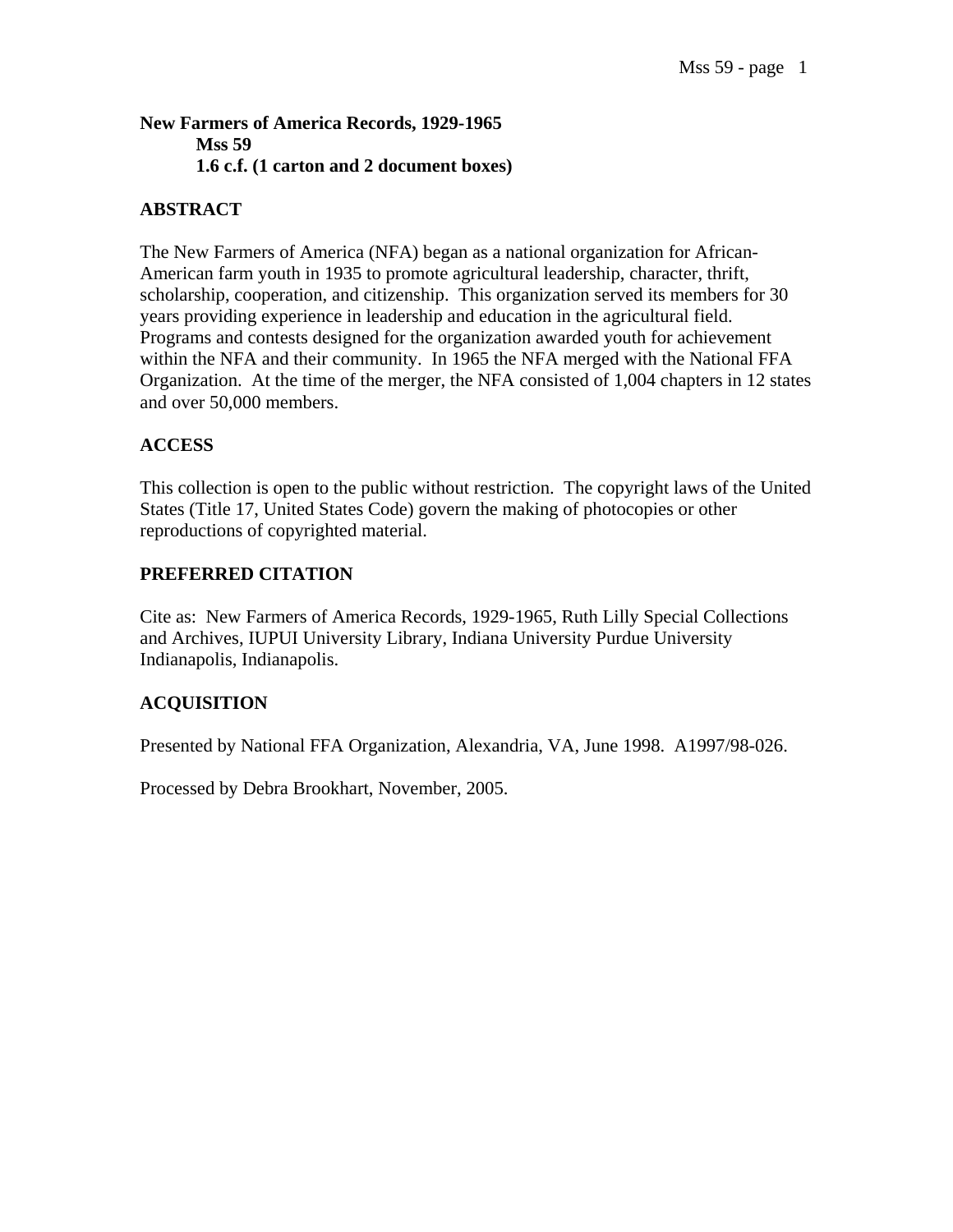#### **HISTORICAL NOTE**

The New Farmers of America (NFA) began as a national organization for African-American farm youth in 1935 to promote agricultural leadership, character, thrift, scholarship, cooperation, and citizenship. This organization served its members for 30 years providing experience in leadership and education in the agricultural field. Programs and contests designed for the organization awarded youth for achievement within the NFA and their community. In 1965 the NFA merged with the National FFA Organization. At the time of the merger, the NFA consisted of 1,004 chapters in 12 states and over 50,000 members.

The NFA started as a localized movement in Virginia around 1927. H.O. Sargent, Federal Agent for Agricultural Education for Negroes, and G.W. Owens, Teacher-Trainer at Virginia State College, were two of the earliest proponents of an organization for African-American farm youth. While Owens wrote the constitution for the New Farmers of Virginia and helped lay the foundation for what would become a national organization, Sargent lobbied within the Department of Education to officially create an organization in segregated schools. As the idea grew in popularity, chapters formed sporadically throughout the southern states and region. In reaction to the emergence of chapters, the states organized into state and sectional associations based on proximity: Washington, Gulf (later called Sargent), and A-L-Tex-O (later called Almmot). These sections held conferences and contests unifying the state associations until a national organization was officially created on August 4, 1935.

As vocational agriculture became part of the curriculum, NFA chapters formed in local high schools. Students received training in traditional farming, farm mechanics, livestock care, and innovations in farm technology. The NFA Chapter grew into an integral part of the member's life with the vocational agriculture teacher at the center. The teacher acted as friend and mentor visiting his students' homes and families encouraging hard work and educational success. The teacher played a vital role in the community as a recognized leader and he worked to make sure his students emerged as community leaders as well. According to a response in an interview conducted by Dexter Wakefield, "… it [NFA] was a part of our lives and one major vehicle to help young men to grow, to understand themselves, to understand the community, to set some goals for themselves, and to learn team and leadership skills." (page 65) All students in vocational agriculture classes received the opportunity to join NFA.

Chapters elected officers and supported supervised work experiences of individual members. Using skills learned on the farm and in the classroom, students participated in contests and received awards according to their achievements. Four degrees of membership were awarded: Farm Hand, Improved Farmer, Modern Farmer, and the Superior Farmer. From the Superior Farmer Degree recipients, two Regional Star Farmers and a Star Superior Farmer were selected. Other awards included the Honorary Superior Farmer Degree, placement in judging contests, a quiz contest, talent competitions, and a quartet contest. National awards were presented at the National Convention whose site rotated between cities in the South until 1949 when Atlanta,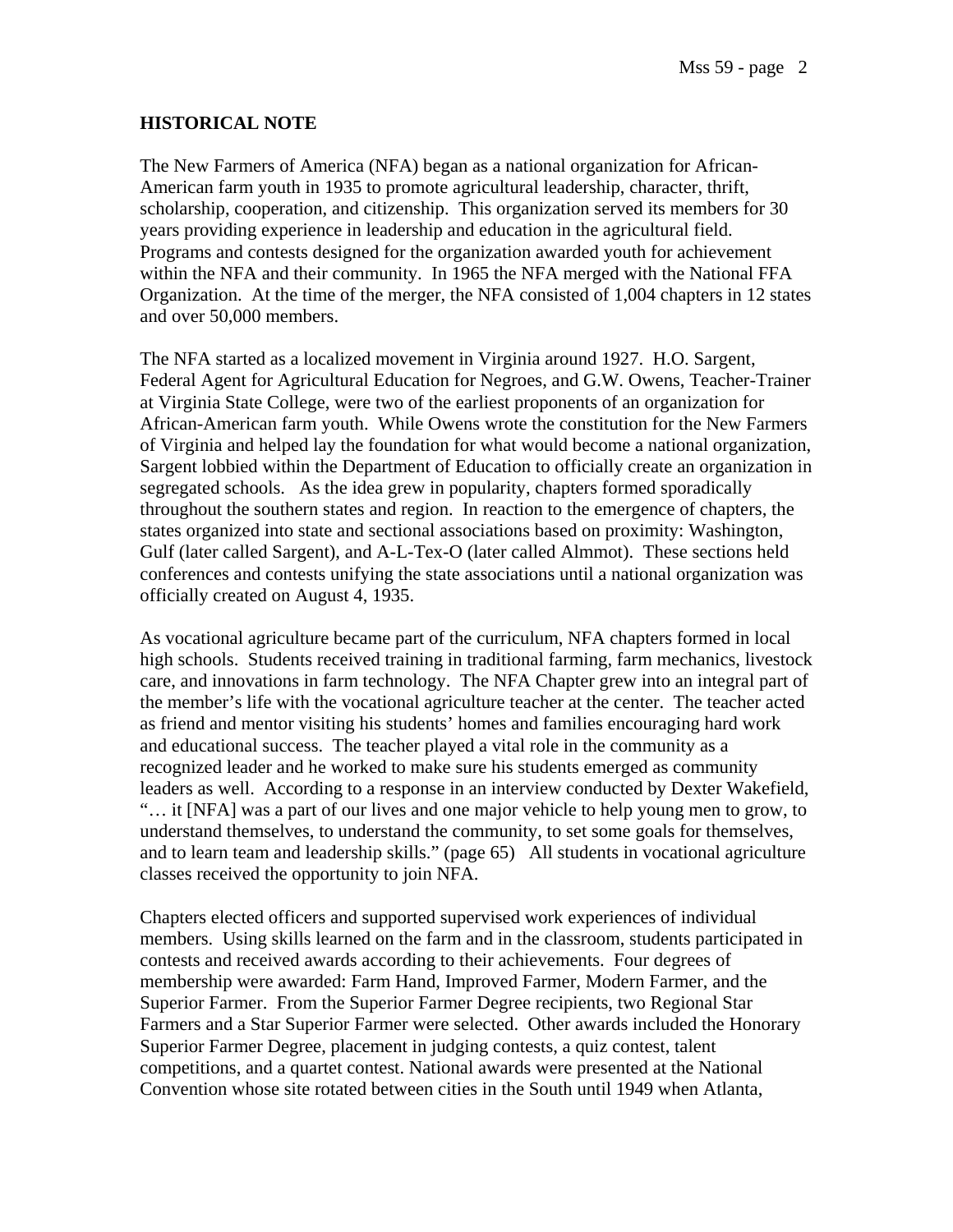Georgia became its permanent home. NFA members selected National Convention delegates, adopted the NFA Creed, and elected officers. Originally, the national officers consisted of a president, three vice presidents (one for each section), and a secretary. Later delegates added the office of treasurer and reporter to the list of student officers.

In the beginning, the NFA did not operate under the direct authority of the U.S. Department of Education. H.O. Sargent represented the Department of Education and acted as a consultant to the NFA. A National NFA Advisor and Executive Secretary-Treasurer, both African-American Teacher Trainers, managed the daily operations of the organization and the National Convention arrangements. In 1941 the Department of Education decided to "legalize" the NFA under its own authority since the majority of those who led the organization already worked for the department. According to the new constitution, the Chief of the Agricultural Education Service of the U.S. Department of Education (also the FFA National Advisor) would become the Administrative Advisor for the NFA and would appoint one of his staff to be the Administrative Executive Secretary. The Administrative Advisor acted as chairman of the National Advisory Council, reviewed all applications for the Superior Farmer Degree, and advised the staff and members on matters of policy. Duties performed by the Administrative Executive Secretary included issuing state charters, advise on actions in conflict with the constitution, and making preliminary National Convention arrangements. The African-American leaders of the NFA, selected from teacher trainers in the region, included a Deputy National Advisor, Deputy Executive Secretary, Executive Treasurer, and three Deputy Sectional Advisors. The Deputy National Advisor assisted with the work of the NFA, served as the advisor during the National Conventions, and helped plan the conventions. The Executive Secretary's duties included the preparation of budgets, keeping the minutes, and for forwarding state charters to the Administrative Executive Secretary. The Executive Treasurer managed the organization's accounts. Deputy Sectional Advisors represented the states and were selected from among the state advisors. This met with some resistance within the NFA since it removed some of the authority from the current leaders and placed them under the direct supervision of Department of Education staff. Another major problem occurred because the office employed no African-American who could represent the NFA within the department, but the NFA continued to operate this way until it merged with the FFA.

As the country became engrossed in the Civil Rights Movement, many NFA chapters merged with local FFA chapters during the 1960s as a result of state and local school desegregation. Prior to 1965, five of the 17 state NFA associations merged with their respective FFA associations. The passage of the 1964 Civil Rights Act prompted discussions to merge the two organizations on a national level creating one unified organization. The two organizations officially merged on July 1, 1965 with a ceremony at the National FFA Convention finalizing the event.

The merger of the NFA and FFA resulted in new opportunities and problems for the students and teachers from both organizations, especially former NFA members who felt their organization had been absorbed rather than merged. Because of the racial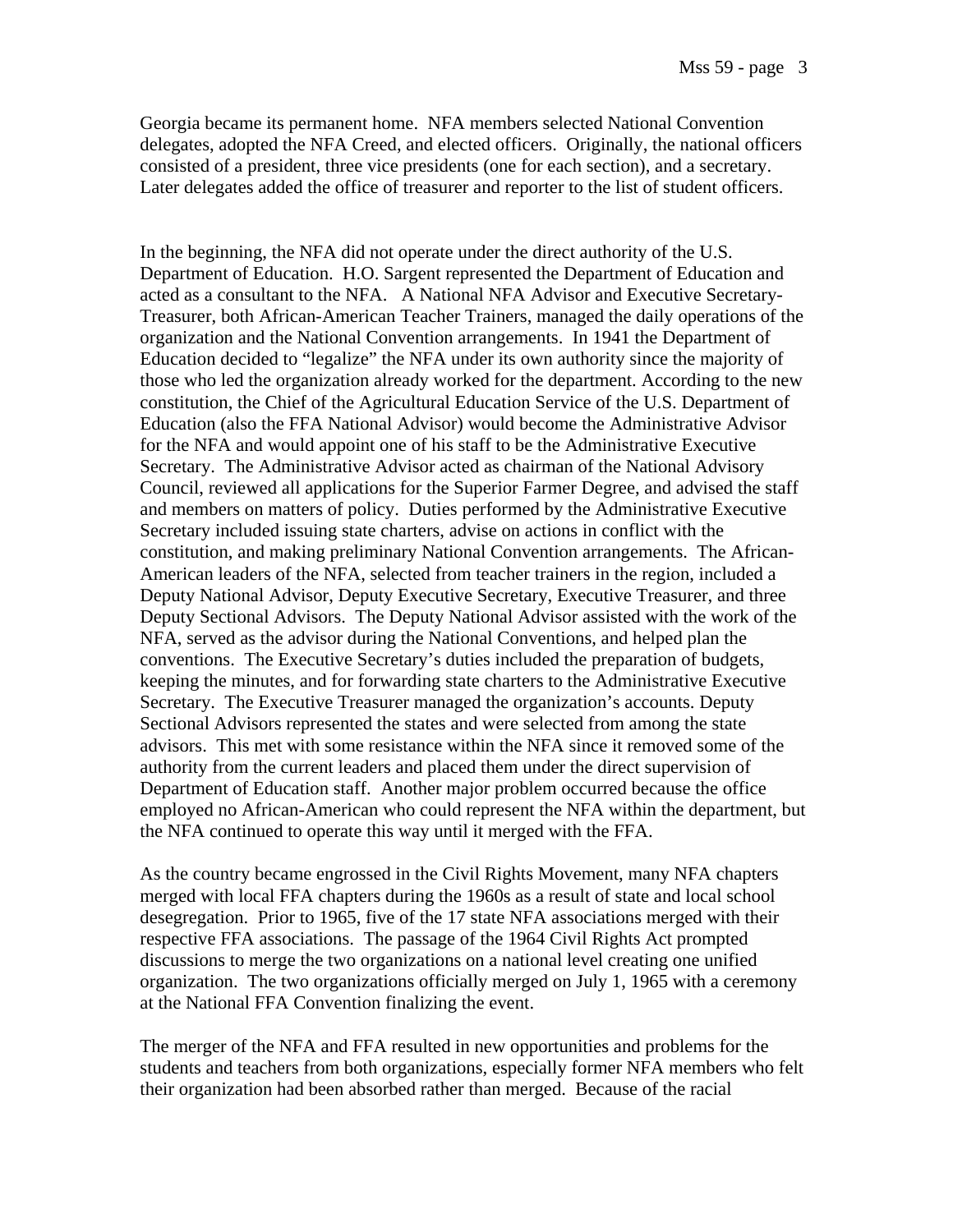prejudices and discontent of the era, many former NFA members saw the merger as detrimental. They lost their name, emblem, and popular NFA awards like the quartet and quiz contests. The NFA completely disappeared and former members and teachers faced the task of learning the traditions of a new organization while trying to compete with long-time FFA members for awards and leadership positions. Although the merger resulted in uncertainty for some, former members attribute their success and educational achievement to the skills they developed in the NFA. Today, the NFA is commemorated by the FFA's H.O. Sargent Award. This award, established in 1995, honors the NFA and its place in history. The purpose of the award is to recognize student success in achieving and promoting diversity in agricultural education and the FFA. The H.O. Sargent Award was originally an award given by the NFA to recognize achievement by young farmers after graduation from high school.

### **REFERENCES**

Strickland, Cecil L., Sr. *New Farmers of America in Retrospect: The Formative Years 1935-1965*. Hempstead: Joyco Printing, 1994. (Call Number SPEC COLL S533.N49 S775 1995)

Wakefield, Dexter B. "Impact of the New Farmers of America (NFA) on Selected Past Members: Historical Narrative." Ph.D. diss., Purdue University, 2001. (Call Number: SPEC COLL S533 .W35 2001a)

### **RELATED MATERIALS**

Fields, M.A. *New Farmers of America: 25 Years of Accomplishment*. Washington D.C.: New Farmers of America, 1960. (Call Number S533.N49 F545 1959)

National FFA and NFA Awards Database, 1935-1965. (http://www.ulib.iupui.edu/special/ffa/)

National FFA Organization Records, 1916-2005, Ruth Lilly Special Collections and Archives, IUPUI University Library, Indiana University Purdue University Indianapolis, Indianapolis. (http://www.ulib.iupui.edu/special/ffa/)

Strickland, Cecil L., Sr. *New Farmers of America in Retrospect: The Formative Years 1935-1965*. Hempstead: Joyco Printing, 1994. (Call Number S533.N49 S775 1995)

Wakefield, Dexter B. "Impact of the New Farmers of America (NFA) on Selected Past Members: Historical Narrative." Ph.D. diss., Purdue University, 2001. (Call Number: SPEC COLL S533 .W35 2001a)

#### **SCOPE AND CONTENT NOTE**

The New Farmers of America (NFA) Records provide an interesting look at the activities of an organization formed for African-American farmers during the 1930s. Although the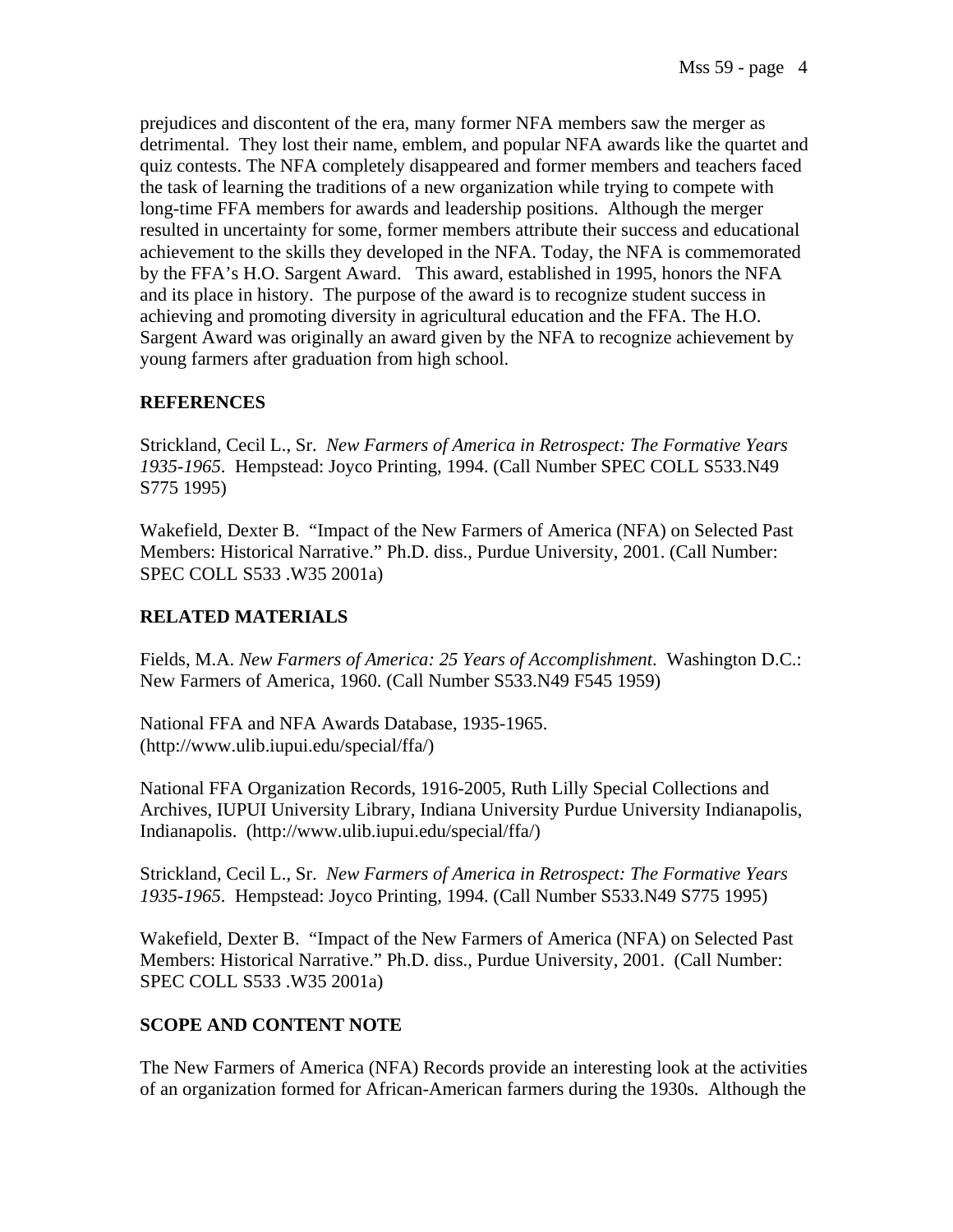records are not always complete, they contain information on how the organization operated, activities of the students, and its eventual merger with the National FFA Organization in 1965. Because the New Farmers of America was managed by the same individuals as the National FFA Organization, the records are closely connected and supplemental information about the NFA can be found in the National FFA Organization records.

**Administration Records, 1930-1965,** contain materials related to the management of the NFA. This includes board materials, correspondence, lists of national officers, financial audits, and information related to the merger with the National FFA Organization. Board information does not include minutes, but only a small amount of correspondence and committee materials. The records in the correspondence and board files are not comprehensive, leaving many gaps in the information. S.B. Simmons correspondence is the best place to look for information regarding the administration of the NFA because it covers the beginnings of the organization through its administrative reorganization. The convention proceedings also offer some insight into the administration in the student and adult officer reports describing the year's programs and successes.

The organization ended with its merger into the FFA in 1965. The merger reflects the influence of the social movements of the 1960s. The records dealing with the merger contain internal letters and publicity. The merger was not without its difficulties. To understand both sides of the issue, the information in the Board of Directors minutes and the History Records of the National FFA Organization need to be consulted.

**National Convention Records, 1932-1965,** include convention proceedings, convention locations, and award records. Convention records consist mainly of the programs and proceedings for the years after 1940 and are not complete. The proceedings also include donor information, speakers, and basic activities during the convention as well as officers elected and award winners.

The award records consist mainly of lists of winners that include names, city, state, and amount of cash award. In some cases there is further information such as applications and contest rules that provide insight to the types of projects that won awards. Two sources for further information about the NFA award recipients are the National FFA Foundation Records and the NFA Awards Database, 1935-1965 (http://www.ulib.iupui.edu/special/ffa/).

**State Association Records, 1929-1965,** include information about six of the State NFA Associations. Consisting of short histories, programs, and newsletters, these items help to connect the national organization with the local ones.

**Publications, 1940-1965,** include published materials created for the NFA. NFA publications consist of their official handbook, called the *NFA Guide*, brochures, and handbooks for office holders. The *NFA Guide*, 1938-1965, was published irregularly and is the best source of information about the awards, policies, and ceremonies of the NFA. The set of guides is missing three issues (1938, 1946, and 1960).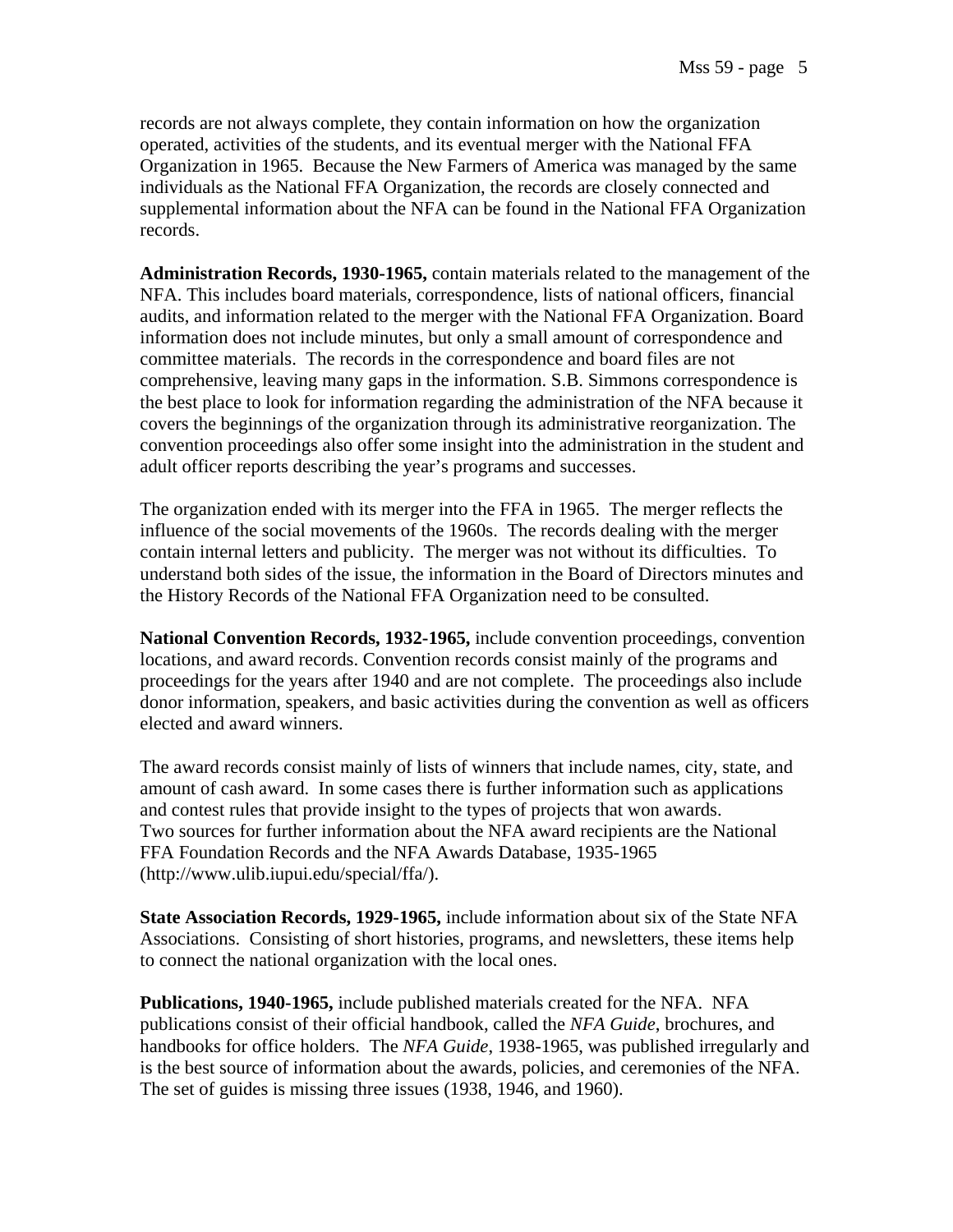**Photographs, 1939-1965,** contain a variety of images from the organization's history. These include award winners, officers, activities and projects, exhibits, and conventions.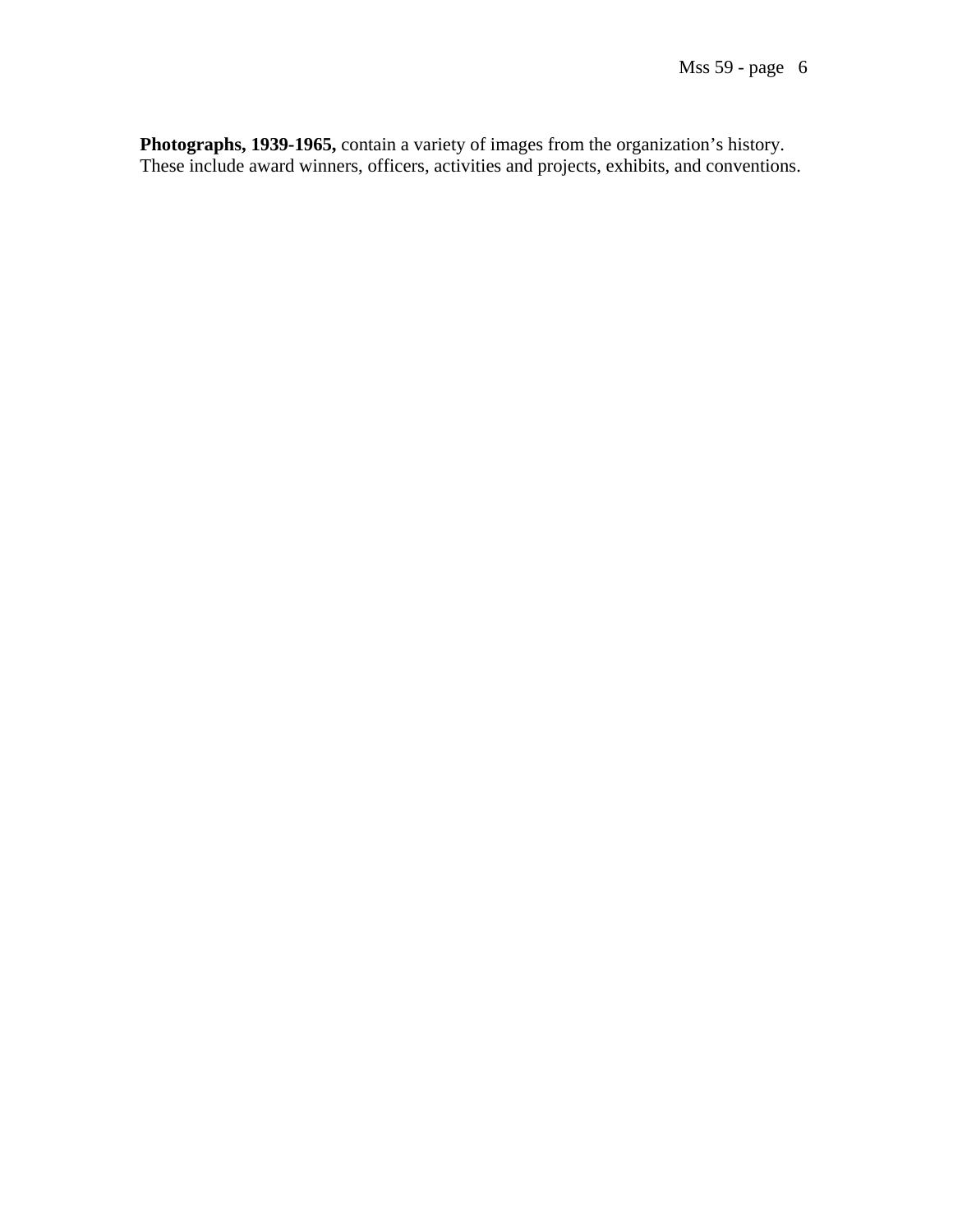## **SERIES LIST**

| <b>CONTENTS</b>                                   | <b>BOX</b>   | <b>FOLDER</b>  |
|---------------------------------------------------|--------------|----------------|
| <b>Administration Records, 1930-1965</b>          |              |                |
| Advisory Council Members, 1943-1961               | $\mathbf{1}$ | $\mathbf{1}$   |
| Audits, 1944-1953, 1955-1966                      | $\mathbf{1}$ | $\overline{2}$ |
| Correspondence                                    |              |                |
| General, 1963-1965                                | $\mathbf{1}$ | 3              |
| S.B. Simmons, 1935, 1937-1944                     | $\mathbf{1}$ | $4 - 5$        |
| <b>History</b>                                    |              |                |
| General Information, 1930s-1940s                  | $\mathbf{1}$ | 6              |
| Photographs, 1930s-1940s                          | 3            | 7              |
| Merger with FFA, 1962-1967, 1972                  | 1            | 7              |
| <b>National Officers</b>                          |              |                |
| List of Officers, 1934-1964                       | $\mathbf{1}$ | 8              |
| Photographs, 1955-1965                            | 3            | 11             |
| Statistics and Membership, 1934-1963              | $\mathbf{1}$ | 9              |
| <b>National Convention Records, 1932-1965</b>     |              |                |
| Awards                                            |              |                |
| Contest Rules and Applications, ca. 1960          | $\mathbf{1}$ | 10             |
| Farm Mechanics Award, 1945-1965                   | $\mathbf{1}$ | 11             |
| H.O. Sargent Award, 1939-1965                     | 1            | 12             |
| Home Improvement Contest, 1944-1965               | 1            | 13             |
| Honorary Superior Farmer Degree, 1932-1964        | 1            | 14             |
| Livestock and Poultry Judging Contests, 1951-1965 | $\mathbf{1}$ | $15 - 18$      |
| National Foundation Awards, 1945, 1947-1948,      | 1            | 19-24          |
| 1950-1955, 1957, 1960-1965                        |              |                |
| Public Speaking Contest, 1934-1965                | $\mathbf{1}$ | 25             |
| Quartet Contest, 1944-1965                        | $\mathbf{1}$ | 26             |
| Quiz Contest, 1944-1965                           | $\mathbf{1}$ | 27             |
| Rural Electrification Award, 1945-1965            | 1            | 28             |
| <b>Sectional Star Farmers</b>                     |              |                |
| General Information, 1962                         | $\mathbf{1}$ | 29             |
| Photographs, 1962                                 | Э            | 12             |
| Soil and Water Management Award, 1948-1965        | 1            | 30             |
| Star Dairy Farmer Award, 1947-1965                | 1            | 31             |
| <b>Star Superior Farmer</b>                       |              |                |
| General Information, 1964                         | 1            | 32             |
| Photographs, 1964                                 | 3            | 13             |
| Superior Farmer Degree, 1937-1965                 | 1            | 33             |
| <b>Talent Contest, 1944-1965</b>                  | 1            | 34             |
| Locations, 1934-1960                              | 1            | 35             |
| Photographs, 1950s-1960s                          | 3            | 10             |
| Proceedings, 1941, 1943, 1952, 1956-1965          | 1            | 36-40          |